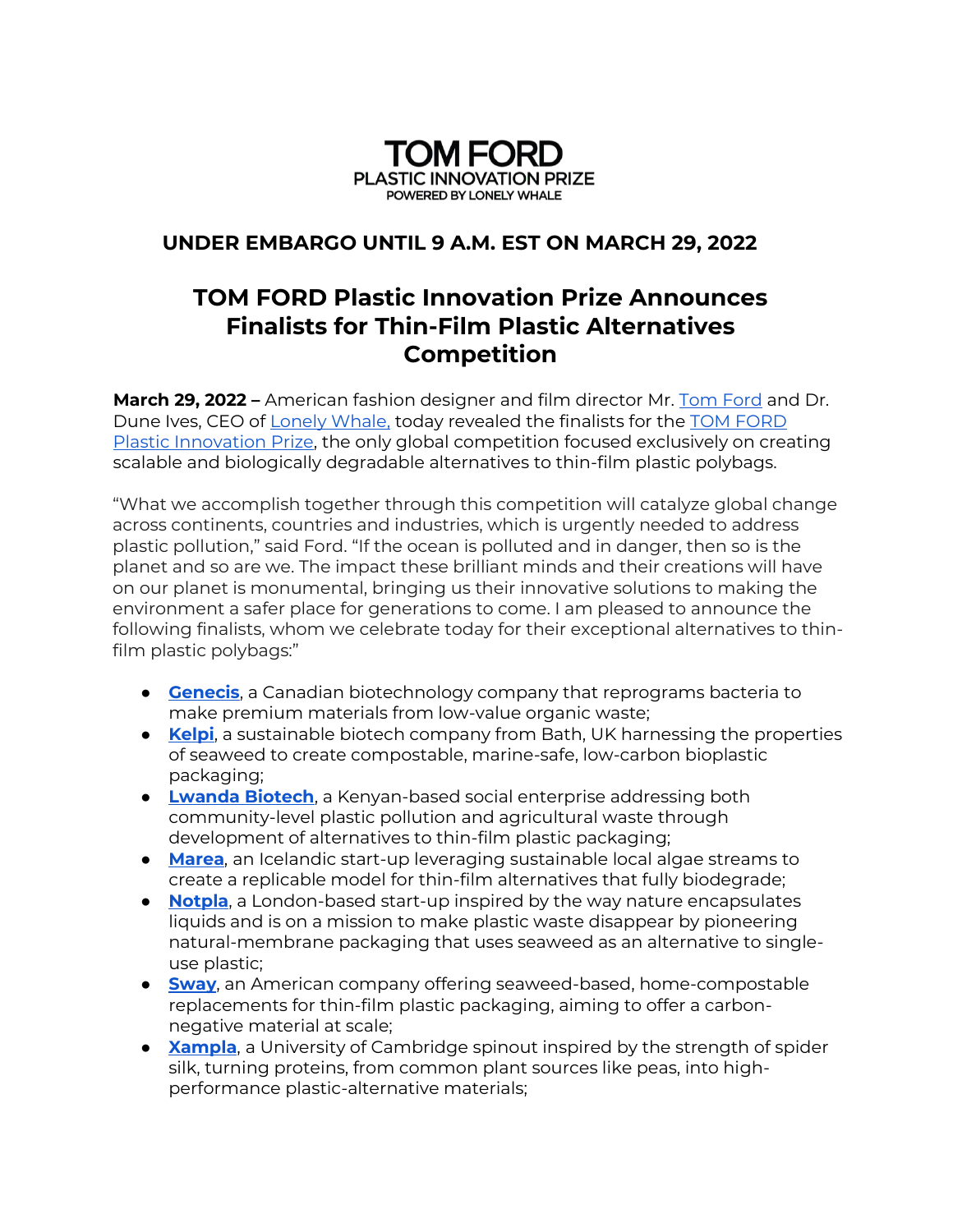**• [Zerocircle](https://www.zerocircle.in/)**, an India-based company making wildlife and ocean-safe packaging materials from locally cultivated seaweed that will dissolve harmlessly in the ocean after use.

The Finalists' submissions underwent rigorous review by the Scientific & Technical Advisory Board and Prize Judging Panel. Finalists were selected from amongst 64 applications from 26 countries and 6 continents, demonstrating the extent of the interest and innovation on this issue.

"The ambition of this Prize is unparalleled, and is poised to claim the largest commercial shift away from non-recyclable thin-film plastic," said Dr. Ives. "We've long believed that the solutions to the plastic waste crisis exist, and by working together we can ensure a future free from plastic in the ocean."

Every year, an estimated 180 billion thin-film plastic polybags are used by the fashion industry. Thin-film plastic pollutes the ocean, making up an estimated 46% of the nearly 14 million metric tons of new plastic that enters the ocean annually.

The Finalists now enter a year-long material testing phase that is sponsored by Nike, to ensure their materials are biologically degradable, minimize negative social and environmental impacts, meet industry performance standards, and are also costcompetitive, scalable and market-ready by 2025.

"When it comes to protecting the future of sport and the future of our planet, Nike is about innovating, creating and scaling solutions," said Liz Rodgers, VP of Sustainable Product for Nike. "By joining the TOM FORD Plastic Innovation Prize as the sponsor of the material testing track and part of the early adopter coalition, we are committing to accelerating the creation and adoption of material solutions that solve the issue of thin-film plastic waste. We are proud to work alongside this group of incredible innovators, brands and organizations that share in our ambition to raise the bar for sustainability."

The testing program includes field testing in Caribbean waters and in-lab testing led by the [New Materials Institute at the University of Georgia. In situ fi](https://newmaterials.uga.edu/)eld testing in Pacific Northwest waters will be led by the [Seattle Aquarium.](https://www.seattleaquarium.org/) The Aquarium will also lead bespoke, first-of-its-kind laboratory-based tests designed to model what would happen in a marine mammal gut if the materials were eaten.

"Over 900 species of marine animals are known to have ingested plastic, and this number continues to grow. Ingestion is fatal nearly 25% of the time for whales," said Dr. Erin Meyer of the Seattle Aquarium. "By modeling what might happen if these alternative materials were to be ingested by a gray whale, we can begin to understand whether these mammals will face the same fate if they ingest these new materials."

Finalists' materials will also be tested by major brands to ensure immediate replacement of existing non-recyclable polybags. Today, leading brands [J. Crew,](https://www.jcrew.com/) [Nike,](https://www.nike.com/) [Florence Marine X,](https://www.florencemarinex.com/) [Veronica Beard,](https://veronicabeard.com/) [Version Tomorrow,](https://versiontomorrow.com/) [Vuori,](https://vuoriclothing.com/) [Rhone,](https://www.rhone.com/) [Noah New](https://noahny.com/password)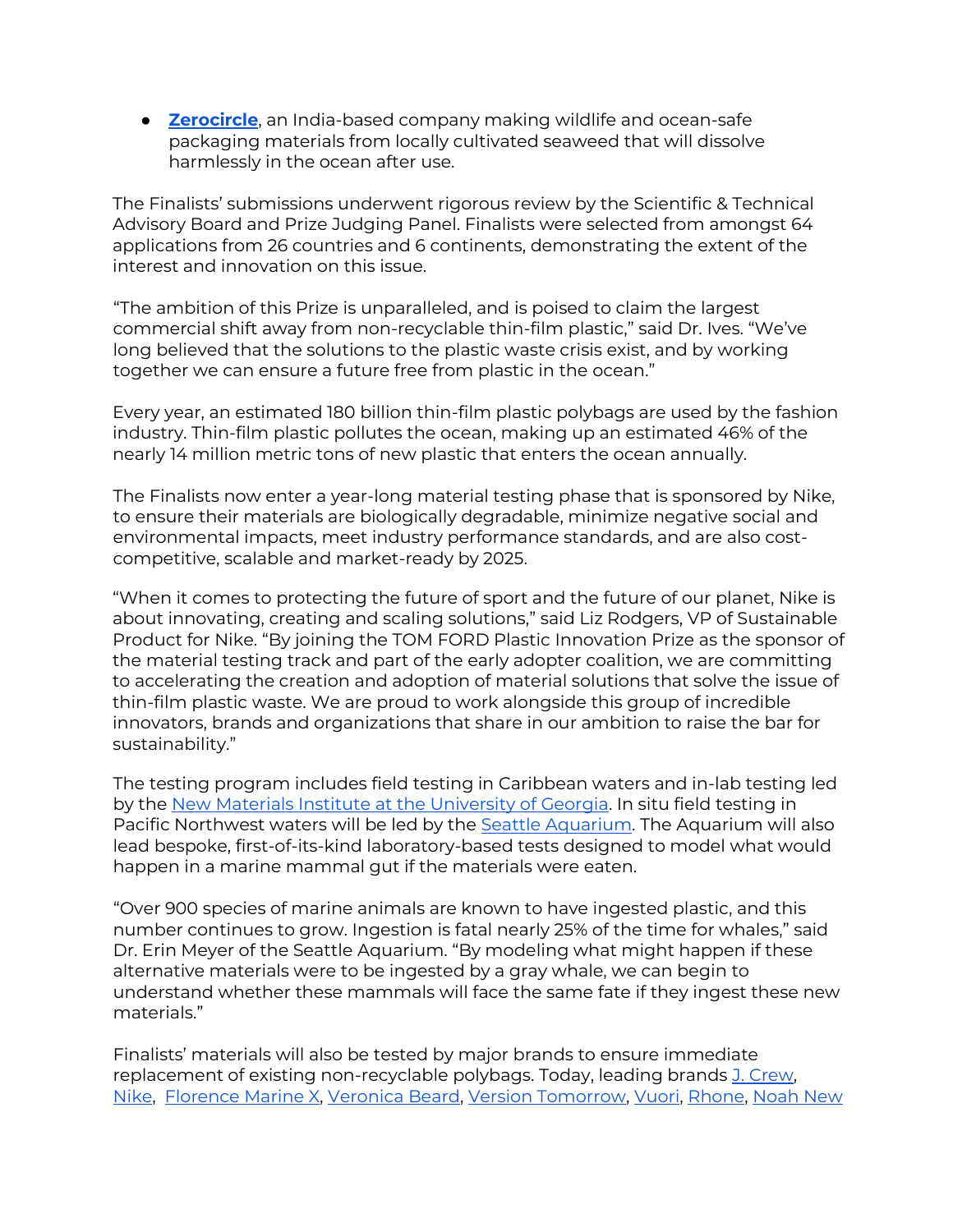[York,](https://noahny.com/password) [Le Club,](https://www.lecluboriginal.com/) [Princess Polly](https://us.princesspolly.com/) and [TOM FORD Beauty](https://www.tomford.com/beauty/) are joining the early adopter coalition among [Stella McCartney,](https://www.stellamccartney.com/us/en/) [TOM FORD International](https://www.tomford.com/), [HP Inc.,](https://www.hp.com/us-en/home.html) [MillerKnoll,](https://www.millerknoll.com/) [GoSili,](https://www.gosili.com/) [Imperial Dade](https://imperialdade.com/) and [ROQ.US](https://www.roq.us/)[. These brands h](https://noahny.com/password)ave committed to testing the materials from Prize Finalists and/or Prize Winners in their packaging solutions and supply chains.

"J.Crew is honored to join the TOM FORD Plastic Innovation Prize early adopter coalition," says Liz Hershfield, SVP Sustainability at J.Crew Group. "As J.Crew continues to realize its people and planet goals, we are thrilled to be part of this innovative group advancing solutions to one of the biggest threats facing our oceans. We're excited for what's to come and the continued cutting-edge thinking."

In 2020, Tom Ford partnered with Lonely Whale to launch the TOM FORD Plastic Innovation Prize, the only global competition focused on creating scalable and biologically degradable alternatives to thin-film plastic polybags. To coincide with the launch and to further the commitment to ocean health, in November 2020, TOM FORD TIMEPIECES debuted its first Ocean Plastic timepiece, the first luxury timepiece made from 100% ocean plastic.

The TOM FORD Plastic Innovation Prize offers a purse totaling more than \$1.2 million. Winners will be announced in Spring 2023, and Prize winners will receive significant support from Lonely Whale and other partners in the following years to achieve market adoption.

Learn more about the Prize at [www.plasticprize.org](http://www.plasticprize.org/) or follow @TomFord @LonelyWhale and #UnwrapTheFuture on Instagram.

## **About TOM FORD**

Tom Ford was born in Austin, Texas prior to moving to New York City and Paris to study design. In 1990, Ford joined Gucci as the company's chief womenswear designer before becoming Creative Director in 1994, ultimately becoming vice chairman. Under Ford's leadership, Gucci became one of the largest and most profitable luxury brands in the world, with sales increasing from 230 million dollars in 1994 to 3 billion dollars in 2003. Ford resigned from his post in 2004 and announced the creation of TOM FORD in April 2005. Today, the brand offers a complete collection of Menswear, Womenswear, Accessories, Eyewear, Beauty and most recently Underwear and Timepieces. Presently there are over 100 freestanding TOM FORD stores and shop-in-shops in locations around the world. In addition to his achievements within the fashion industry, Ford is also an award-winning screenwriter, producer, and film director. Tom Ford has redefined luxury. He is a visionary and his success has been recognized by a number of international awards, highlighted by winning seven Council of Fashion Designers of America (CFDA) Awards, including their prestigious Geoffrey Beene Lifetime Achievement Award in 2014 and The Menswear Designer of the Year in 2015. In 2019, Mr. Ford took over as Chairman of the CFDA. Ford currently lives in Los Angeles.

## **About Lonely Whale**

Lonely Whale is an award-winning non-profit whose mission ensures plastic waste